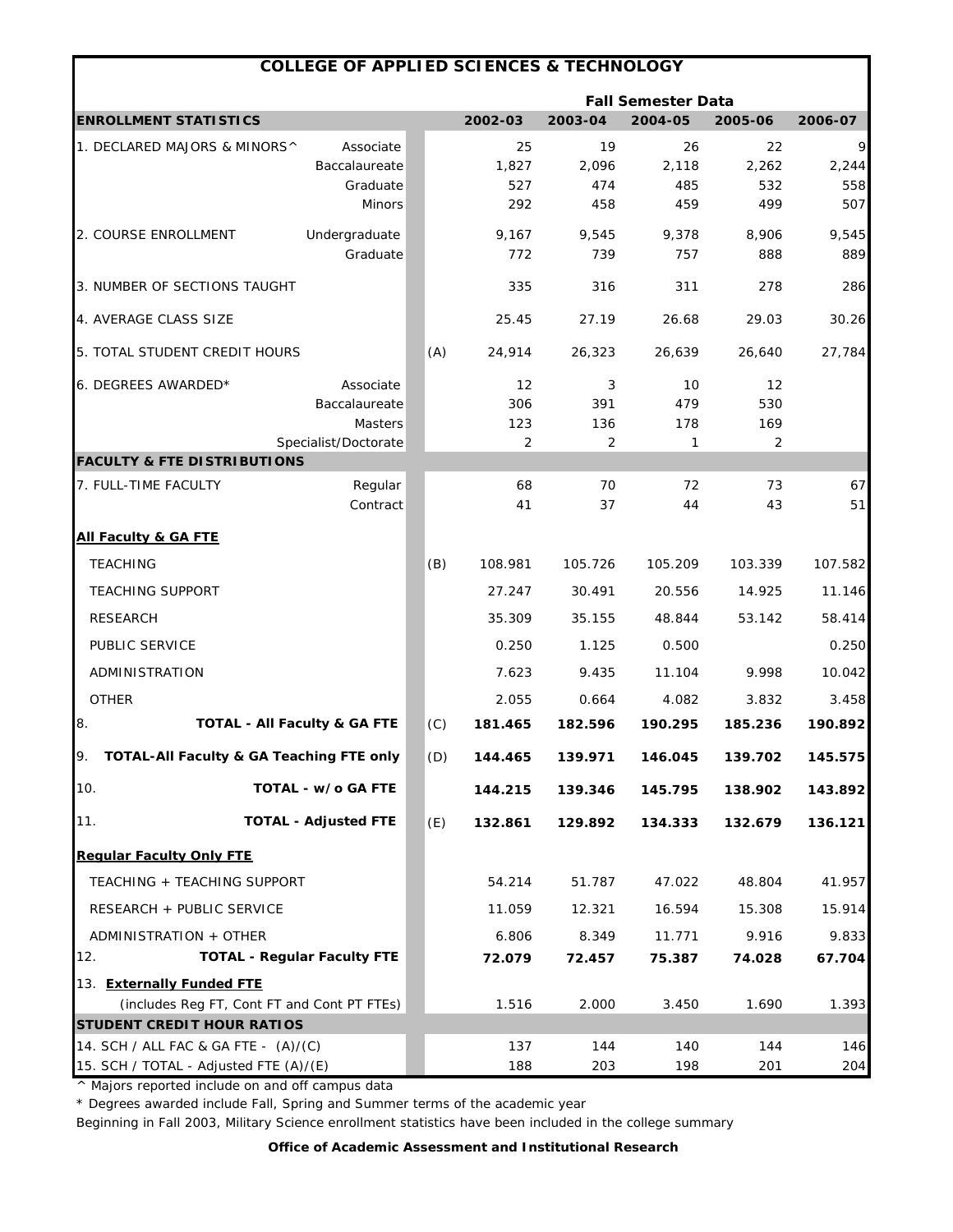|                                        | <b>COLLEGE OF ARCHITECTURE AND PLANNING</b> |     |           |          |                           |                      |                      |
|----------------------------------------|---------------------------------------------|-----|-----------|----------|---------------------------|----------------------|----------------------|
|                                        |                                             |     |           |          | <b>Fall Semester Data</b> |                      |                      |
| <b>ENROLLMENT STATISTICS</b>           |                                             |     | 2002-03   | 2003-04  | 2004-05                   | 2005-06              | 2006-07              |
| 1. DECLARED MAJORS & MINORS^           | Associate                                   |     |           |          |                           |                      |                      |
|                                        | First Year CAP                              |     | 131       | 126      | 122                       | 149                  | 140                  |
|                                        | Baccalaureate                               |     | 524       | 532      | 519                       | 522                  | 454                  |
|                                        | Graduate<br><b>Minors</b>                   |     | 100<br>64 | 97<br>95 | 97<br>91                  | 101<br>78            | $141$<br>48          |
|                                        |                                             |     |           |          |                           |                      |                      |
| 2. COURSE ENROLLMENT                   | Undergraduate                               |     | 2,278     | 2,455    | 2,425                     | 2,339                | 2,058                |
|                                        | Graduate                                    |     | 306       | 285      | 318                       | 341                  | 455                  |
| 3. NUMBER OF SECTIONS TAUGHT           |                                             |     | 89        | 101      | 105                       | 105                  | 94                   |
| 4. AVERAGE CLASS SIZE                  |                                             |     | 23.78     | 21.61    | 21.02                     | 20.30                | 21.37                |
| 5. TOTAL STUDENT CREDIT HOURS          |                                             | (A) | 7,018     | 7,260    | 7,986                     | 7,768                | 7,597                |
| <b>CAP COURSES</b>                     |                                             |     | 456       | 557      | (incl <sup>†</sup> )      | (incl <sup>†</sup> ) | (incl <sup>†</sup> ) |
| 6. DEGREES AWARDED*                    | Associate                                   |     |           |          |                           |                      |                      |
|                                        | Baccalaureate                               |     | 198       | 167      | 176                       | 232                  |                      |
|                                        | <b>Masters</b>                              |     | 19        | 29       | 25                        | 26                   |                      |
|                                        | Specialist/Doctorate                        |     |           |          |                           |                      |                      |
| <b>FACULTY &amp; FTE DISTRIBUTIONS</b> |                                             |     |           |          |                           |                      |                      |
| 7. FULL-TIME FACULTY                   | Regular<br>Contract                         |     | 44<br>3   | 42<br>4  | 44<br>3                   | 44<br>5              | 40<br>10             |
|                                        |                                             |     |           |          |                           |                      |                      |
| <b>All Faculty &amp; GA FTE</b>        |                                             |     |           |          |                           |                      |                      |
| <b>TEACHING</b>                        |                                             | (B) | 37.299    | 41.778   | 43.215                    | 41.982               | 41.713               |
| <b>TEACHING SUPPORT</b>                |                                             |     | 4.500     | 6.583    | 5.875                     | 7.625                | 10.666               |
| <b>RESEARCH</b>                        |                                             |     | 14.042    | 14.497   | 12.205                    | 11.750               | 18.459               |
| <b>PUBLIC SERVICE</b>                  |                                             |     | 1.000     | 3.500    | 2.625                     | 6.500                | 1.750                |
| ADMINISTRATION                         |                                             |     | 7.125     | 12.125   | 10.711                    | 9.707                | 13.458               |
| <b>OTHER</b>                           |                                             |     | 1.250     | 1.250    | 1.000                     | 1.250                | 0.500                |
| 8.                                     | <b>TOTAL - All Faculty &amp; GA FTE</b>     | (C) | 65.216    | 79.733   | 75.631                    | 78.814               | 86.546               |
|                                        |                                             |     |           |          |                           |                      |                      |
| 9.                                     | TOTAL-All Faculty & GA Teaching FTE only    | (D) | 52.216    | 55.233   | 56.381                    | 57.814               | 57.546               |
| 10.                                    | TOTAL - w/o GA FTE                          |     | 52.216    | 55.233   | 56.131                    | 57.814               | 57.546               |
| 11.                                    | <b>TOTAL - Adjusted FTE</b>                 | (E) | 49.750    | 51.416   | 54.175                    | 55.384               | 54.502               |
| <b>Regular Faculty Only FTE</b>        |                                             |     |           |          |                           |                      |                      |
| TEACHING + TEACHING SUPPORT            |                                             |     | 29.749    | 28.087   | 31.165                    | 31.249               | 28.581               |
| RESEARCH + PUBLIC SERVICE              |                                             |     | 5.542     | 5.830    | 4.705                     | 5.875                | 4.459                |
| ADMINISTRATION + OTHER                 |                                             |     | 7.125     | 6.750    | 7.711                     | 7.417                | 8.416                |
| 12.                                    | <b>TOTAL - Regular Faculty FTE</b>          |     | 42.416    | 40.667   | 43.581                    | 44.541               | 41.456               |
| 13. Externally Funded FTE              |                                             |     |           |          |                           |                      |                      |
|                                        | (includes Reg FT, Cont FT and Cont PT FTEs) |     | 0.750     | 1.750    | 0.490                     | 0.114                | 0.911                |
| STUDENT CREDIT HOUR RATIOS             |                                             |     |           |          |                           |                      |                      |
| 14. SCH / ALL FAC & GA FTE - (A)/(C)   |                                             |     | 115       | 98       | 106                       | 99                   | 88                   |
| 15. SCH / TOTAL - Adjusted FTE (A)/(E) |                                             |     | 150       | 152      | 147                       | 140                  | 139                  |

\* Degrees awarded include Fall, Spring and Summer terms of the academic year

CAP courses have been included in enrollment statistics in the college summary

*Office of Academic Assessment and Institutional Research*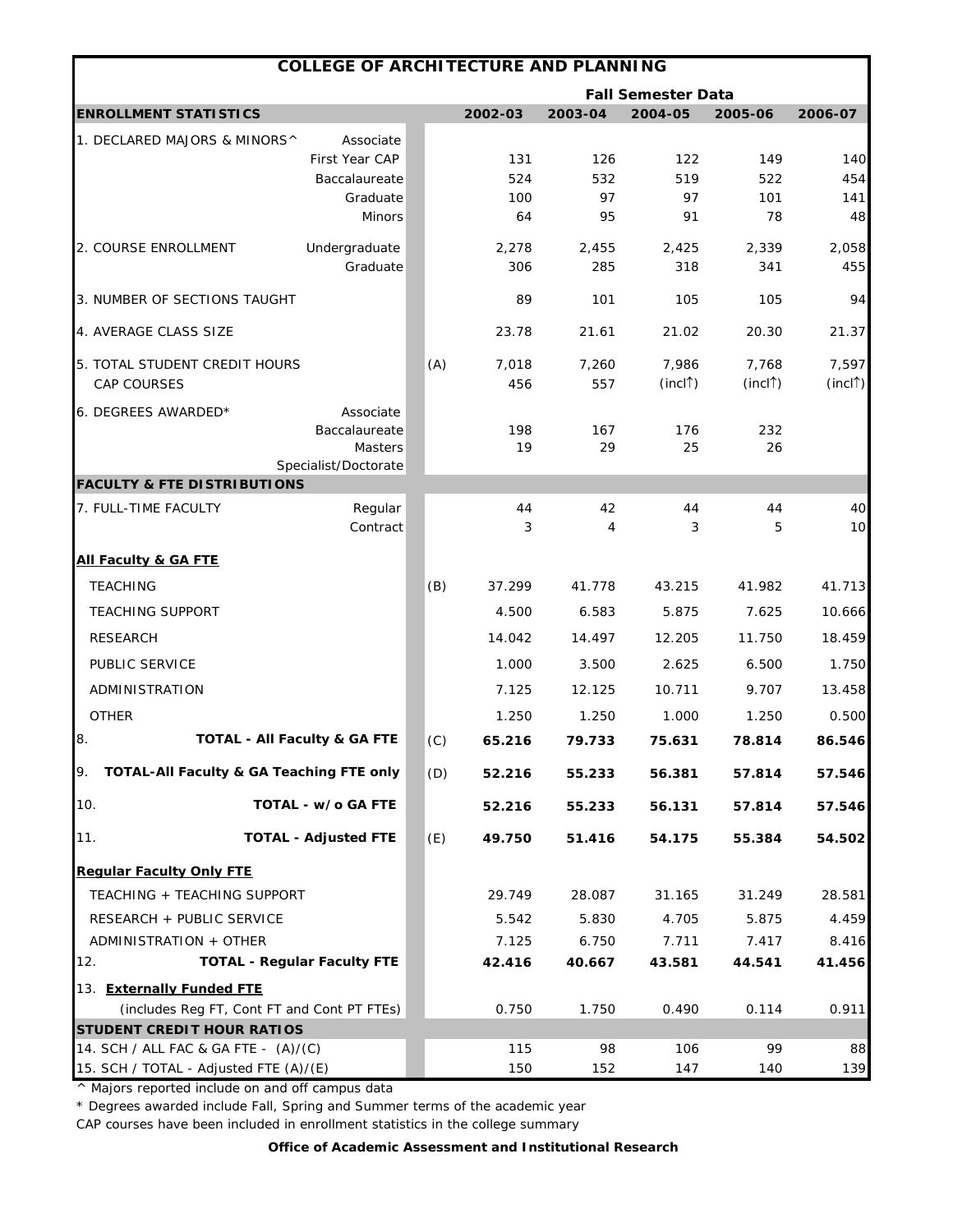|                                                                                |                                         |     | <b>MILLER COLLEGE OF BUSINESS</b> |            |                           |            |            |
|--------------------------------------------------------------------------------|-----------------------------------------|-----|-----------------------------------|------------|---------------------------|------------|------------|
|                                                                                |                                         |     |                                   |            | <b>Fall Semester Data</b> |            |            |
| <b>ENROLLMENT STATISTICS</b>                                                   |                                         |     | 2002-03                           | 2003-04    | 2004-05                   | 2005-06    | 2006-07    |
| 1. DECLARED MAJORS & MINORS^                                                   | Associate                               |     | 47                                | 42         | 47                        | 31         | 25         |
|                                                                                | Pre-Business                            |     | 1,355                             | 1,410      | 1,479                     | 1,449      | 1,480      |
|                                                                                | Baccalaureate                           |     | 781                               | 789        | 724                       | 757        | 712        |
|                                                                                | Graduate<br><b>Minors</b>               |     | 302<br>604                        | 228<br>752 | 233<br>712                | 226<br>813 | 218<br>832 |
|                                                                                |                                         |     |                                   |            |                           |            |            |
| 2. COURSE ENROLLMENT                                                           | Undergraduate                           |     | 8,057                             | 8,627      | 9,062                     | 9,338      | 8,779      |
|                                                                                | Graduate                                |     | 577                               | 666        | 626                       | 572        | 625        |
| 3. NUMBER OF SECTIONS TAUGHT                                                   |                                         |     | "268                              | 248        | 247                       | 248        | 248        |
| 4. AVERAGE CLASS SIZE                                                          |                                         |     | 30.66                             | 34.63      | 36.51                     | 37.10      | 34.70      |
| 5. TOTAL STUDENT CREDIT HOURS                                                  |                                         | (A) | 25,463                            | 27,893     | 29,047                    | 29,702     | 28,195     |
| 6. DEGREES AWARDED*                                                            | Associate                               |     | 13                                | 8          | 9                         | 14         |            |
|                                                                                | Baccalaureate                           |     | 425                               | 429        | 443                       | 488        |            |
|                                                                                | Masters                                 |     | 63                                | 119        | 119                       | 105        |            |
|                                                                                | Specialist/Doctorate                    |     |                                   |            |                           |            |            |
| <b>FACULTY &amp; FTE DISTRIBUTIONS</b>                                         |                                         |     |                                   |            |                           |            |            |
| 7. FULL-TIME FACULTY                                                           | Regular<br>Contract                     |     | 74<br>5                           | 74<br>8    | 71<br>10                  | 71<br>11   | 72<br>10   |
|                                                                                |                                         |     |                                   |            |                           |            |            |
| <b>All Faculty &amp; GA FTE</b>                                                |                                         |     |                                   |            |                           |            |            |
| <b>TEACHING</b>                                                                |                                         | (B) | 69.075                            | 68.225     | 69.945                    | 70.067     | 73.034     |
| <b>TEACHING SUPPORT</b>                                                        |                                         |     | 15.500                            | 14.000     | 14.500                    | 15.750     | 15.416     |
| <b>RESEARCH</b>                                                                |                                         |     | 17.000                            | 17.000     | 17.630                    | 15.750     | 16.000     |
| PUBLIC SERVICE                                                                 |                                         |     | 0.250                             |            |                           |            |            |
| ADMINISTRATION                                                                 |                                         |     | 3.500                             | 2.750      | 2.250                     | 2.750      | 1.500      |
| <b>OTHER</b>                                                                   |                                         |     | 2.000                             | 2.000      | 1.250                     | 1.333      | 2.750      |
|                                                                                |                                         |     |                                   |            |                           |            |            |
| 8.                                                                             | <b>TOTAL - All Faculty &amp; GA FTE</b> | (C) | 107.325                           | 103.975    | 105.575                   | 105.650    | 108.700    |
| 9.<br>TOTAL-All Faculty & GA Teaching FTE only                                 |                                         | (D) | 91.325                            | 89.475     | 91.075                    | 90.650     | 94.200     |
| 10.                                                                            | TOTAL - w/o GA FTE                      |     | 91.325                            | 89.475     | 90.575                    | 90.650     | 94.200     |
| 11.                                                                            | <b>TOTAL - Adjusted FTE</b>             | (E) | 88.375                            | 86.575     | 87.825                    | 88.700     | 92.200     |
| <b>Regular Faculty Only FTE</b>                                                |                                         |     |                                   |            |                           |            |            |
| TEACHING + TEACHING SUPPORT                                                    |                                         |     | 53.500                            | 54.000     | 50.370                    | 50.667     | 51.859     |
| RESEARCH + PUBLIC SERVICE                                                      |                                         |     | 16.000                            | 16.250     | 17.130                    | 15.500     | 15.750     |
| ADMINISTRATION + OTHER                                                         |                                         |     | 5.500                             | 4.750      | 3.500                     | 4.083      | 4.250      |
| 12.                                                                            | <b>TOTAL - Regular Faculty FTE</b>      |     | 75.000                            | 75.000     | 71.000                    | 70.250     | 71.859     |
| 13. Externally Funded FTE                                                      |                                         |     |                                   |            |                           |            |            |
| (includes Reg FT, Cont FT and Cont PT FTEs)                                    |                                         |     | 0.500                             | 0.050      | 0.800                     | 0.300      | 0.050      |
| STUDENT CREDIT HOUR RATIOS                                                     |                                         |     |                                   |            |                           |            |            |
| 14. SCH / ALL FAC & GA FTE - (A)/(C)<br>15. SCH / TOTAL - Adjusted FTE (A)/(E) |                                         |     | 237<br>288                        | 268<br>322 | 275<br>331                | 281<br>335 | 259<br>306 |
|                                                                                |                                         |     |                                   |            |                           |            |            |

\* Degrees awarded include Fall, Spring and Summer terms of the academic year

Business Administration and International Business Administration statistics are included in the college summary

*Office of Academic Assessment and Institutional Research*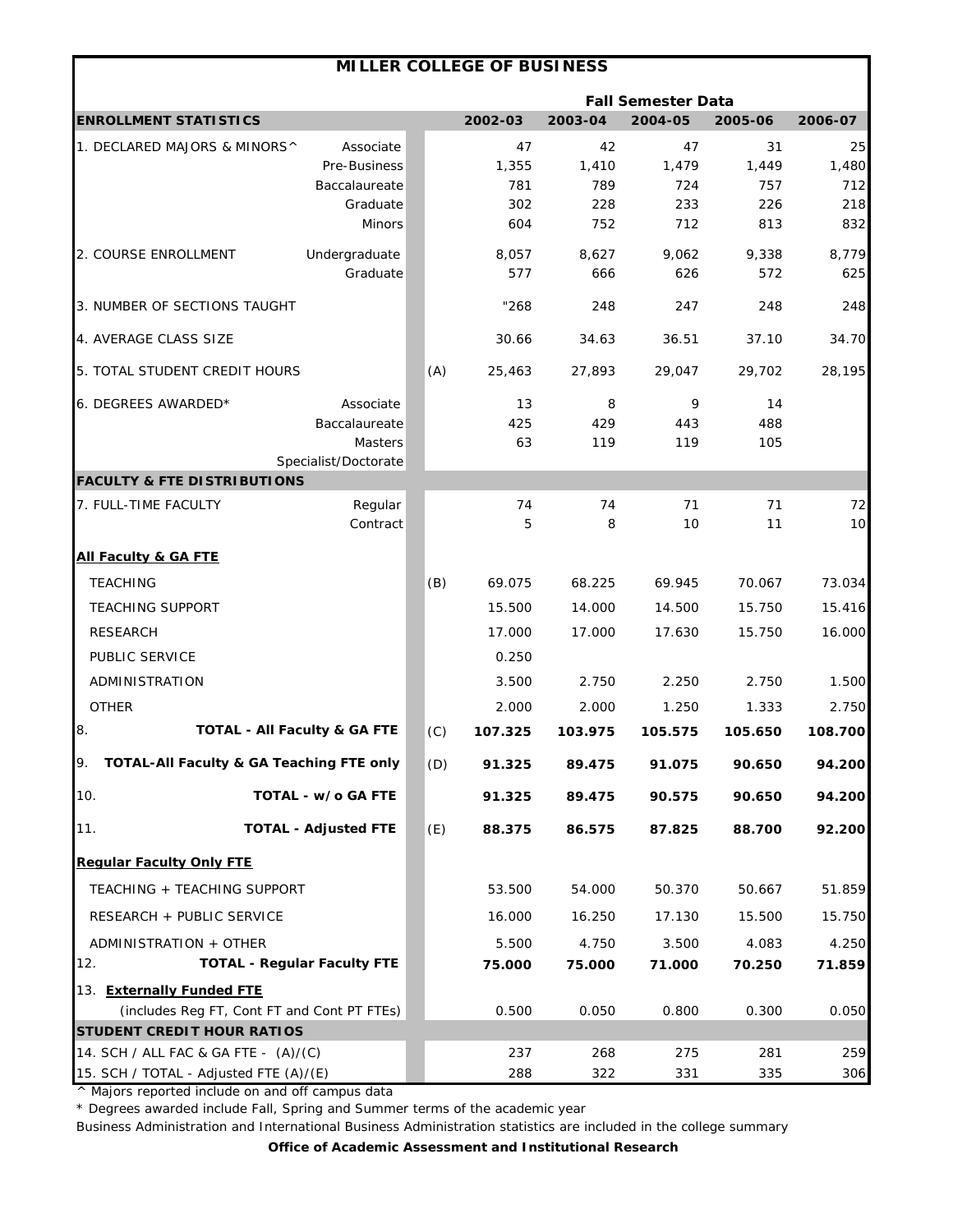|                                                           | <b>COLLEGE OF COMMUNICATION, INFORMATION, &amp; MEDIA</b> |     |              |              |                           |              |              |
|-----------------------------------------------------------|-----------------------------------------------------------|-----|--------------|--------------|---------------------------|--------------|--------------|
|                                                           |                                                           |     |              |              | <b>Fall Semester Data</b> |              |              |
| <b>ENROLLMENT STATISTICS</b>                              |                                                           |     | 2002-03      | 2003-04      | 2004-05                   | 2005-06      | 2006-07      |
| 1. DECLARED MAJORS & MINORS^                              | Associate                                                 |     | $\mathbf{1}$ | $\mathbf{1}$ | 1                         | $\mathbf{1}$ | 1            |
|                                                           | Pre-Programs                                              |     | 1,237        | 1,167        | 1,130                     | 994          | 1,033        |
|                                                           | Baccalaureate                                             |     | 770          | 869          | 858                       | 924          | 863          |
|                                                           | Graduate<br><b>Minors</b>                                 |     | 263<br>475   | 235<br>509   | 204<br>566                | 199<br>556   | 217<br>418   |
|                                                           |                                                           |     |              |              |                           |              |              |
| 2. COURSE ENROLLMENT                                      | Undergraduate<br>Graduate                                 |     | 6,064<br>643 | 6,133<br>567 | 6,235<br>527              | 5,923<br>495 | 6,007<br>548 |
|                                                           |                                                           |     |              |              |                           |              |              |
| 3. NUMBER OF SECTIONS TAUGHT                              |                                                           |     | 207          | 222          | 227                       | 207          | 208          |
| 4. AVERAGE CLASS SIZE                                     |                                                           |     | 27.03        | 25.75        | 26.52                     | 27.00        | 27.63        |
| 5. TOTAL STUDENT CREDIT HOURS                             |                                                           | (A) | 19,091       | 18,914       | 19,003                    | 18,364       | 18,757       |
| 6. DEGREES AWARDED*                                       | Associate                                                 |     |              |              |                           |              |              |
|                                                           | Baccalaureate                                             |     | 329          | 360          | 381                       | 396          |              |
|                                                           | Masters                                                   |     | 111          | 94           | 93                        | 86           |              |
|                                                           | Specialist/Doctorate                                      |     |              |              |                           |              |              |
| <b>FACULTY &amp; FTE DISTRIBUTIONS</b>                    |                                                           |     |              |              |                           |              |              |
| 7. FULL-TIME FACULTY                                      | Regular<br>Contract                                       |     | 38<br>24     | 40<br>21     | 39<br>23                  | 41<br>25     | 41<br>26     |
|                                                           |                                                           |     |              |              |                           |              |              |
| <b>All Faculty &amp; GA FTE</b>                           |                                                           |     |              |              |                           |              |              |
| <b>TEACHING</b>                                           |                                                           | (B) | 68.339       | 69.894       | 68.891                    | 66.189       | 69.053       |
| <b>TEACHING SUPPORT</b>                                   |                                                           |     | 21.315       | 18.014       | 23.116                    | 20.378       | 21.642       |
| <b>RESEARCH</b>                                           |                                                           |     | 19.651       | 26.047       | 19.789                    | 8.718        | 13.762       |
| PUBLIC SERVICE                                            |                                                           |     | 0.500        | 0.100        | 1.874                     | 0.350        | 0.250        |
| ADMINISTRATION                                            |                                                           |     | 3.700        | 9.604        | 4.707                     | 3.853        | 4.144        |
| <b>OTHER</b>                                              |                                                           |     | 4.036        | 2.065        | 2.130                     | 2.340        | 2.650        |
| 8.                                                        | <b>TOTAL - All Faculty &amp; GA FTE</b>                   | (C) | 117.541      | 125.724      | 120.507                   | 101.828      | 111.501      |
| 9.<br><b>TOTAL-All Faculty &amp; GA Teaching FTE only</b> |                                                           | (D) | 95.543       | 96.732       | 91.014                    | 86.414       | 90.008       |
| 10.                                                       | TOTAL - w/o GA FTE                                        |     | 86.541       | 87.224       | 81.507                    | 76.828       | 79.251       |
| 11.                                                       | <b>TOTAL - Adjusted FTE</b>                               | (E) | 76.625       | 78.214       | 75.469                    | 74.555       | 76.998       |
| <b>Regular Faculty Only FTE</b>                           |                                                           |     |              |              |                           |              |              |
| TEACHING + TEACHING SUPPORT                               |                                                           |     | 24.506       | 25.366       | 25.953                    | 27.614       | 28.408       |
| RESEARCH + PUBLIC SERVICE                                 |                                                           |     | 8.485        | 7.815        | 7.720                     | 7.943        | 8.548        |
| ADMINISTRATION + OTHER                                    |                                                           |     | 5.509        | 4.069        | 4.337                     | 4.443        | 5.044        |
| 12.                                                       | <b>TOTAL - Regular Faculty FTE</b>                        |     | 38.500       | 37.250       | 38.010                    | 40.000       | 42.000       |
| 13. Externally Funded FTE                                 |                                                           |     |              |              |                           |              |              |
| (includes Reg FT, Cont FT and Cont PT FTEs)               |                                                           |     | 5.750        | 7.168        | 3.070                     |              |              |
| STUDENT CREDIT HOUR RATIOS                                |                                                           |     |              |              |                           |              |              |
| 14. SCH / ALL FAC & GA FTE - (A)/(C)                      |                                                           |     | 162          | 150          | 158                       | 180          | 168          |
| 15. SCH / TOTAL - Adjusted FTE (A)/(E)                    |                                                           |     | 249          | 242          | 252                       | 246          | 244          |

\* Degrees awarded include Fall, Spring and Summer terms of the academic year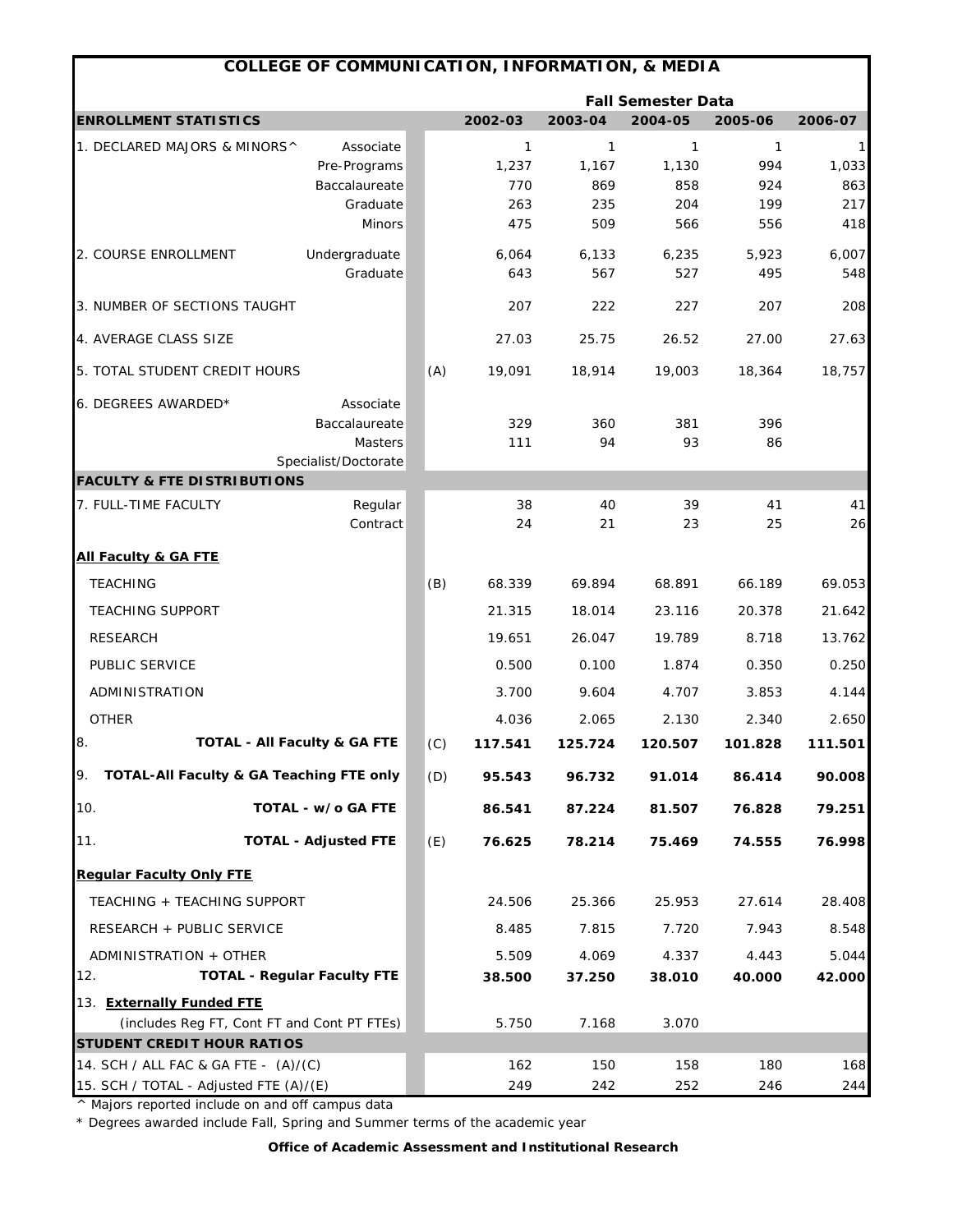|                                             |                                         |     | <b>COLLEGE OF FINE ARTS</b> |         |                           |         |         |
|---------------------------------------------|-----------------------------------------|-----|-----------------------------|---------|---------------------------|---------|---------|
|                                             |                                         |     |                             |         | <b>Fall Semester Data</b> |         |         |
| <b>ENROLLMENT STATISTICS</b>                |                                         |     | 2002-03                     | 2003-04 | 2004-05                   | 2005-06 | 2006-07 |
| 1. DECLARED MAJORS & MINORS^                | Associate                               |     |                             |         |                           |         |         |
|                                             | Baccalaureate                           |     | 1,148                       | 1,223   | 1,208                     | 1,223   | 1,194   |
|                                             | Graduate                                |     | 101                         | 105     | 117                       | 105     | 111     |
|                                             | <b>Minors</b>                           |     | 527                         | 445     | 371                       | 360     | 325     |
| 2. COURSE ENROLLMENT                        | Undergraduate                           |     | 7,725                       | 7,649   | 7,584                     | 8,110   | 8,253   |
|                                             | Graduate                                |     | 293                         | 291     | 329                       | 287     | 257     |
| 3. NUMBER OF SECTIONS TAUGHT                |                                         |     | 213                         | 214     | 222                       | 216     | 234     |
| 4. AVERAGE CLASS SIZE                       |                                         |     | 23.33                       | 22.77   | 22.54                     | 25.14   | 24.53   |
| 5. TOTAL STUDENT CREDIT HOURS               |                                         | (A) | 18,222                      | 17,867  | 18,229                    | 19,533  | 19,659  |
| 6. DEGREES AWARDED*                         | Associate                               |     |                             |         |                           |         |         |
|                                             | Baccalaureate                           |     | 191                         | 173     | 184                       | 182     |         |
|                                             | Masters                                 |     | 17                          | 25      | 29                        | 28      |         |
| <b>FACULTY &amp; FTE DISTRIBUTIONS</b>      | Specialist/Doctorate                    |     | 8                           | 6       | 4                         | 5       |         |
| 7. FULL-TIME FACULTY                        | Regular                                 |     | 80                          | 79      | 83                        | 81      | 82      |
|                                             | Contract                                |     | 17                          | 23      | 20                        | 24      | 21      |
| <b>All Faculty &amp; GA FTE</b>             |                                         |     |                             |         |                           |         |         |
| <b>TEACHING</b>                             |                                         | (B) | 95.883                      | 93.935  | 96.868                    | 98.215  | 104.107 |
| <b>TEACHING SUPPORT</b>                     |                                         |     | 25.978                      | 24.394  | 27.185                    | 21.913  | 23.141  |
| <b>RESEARCH</b>                             |                                         |     | 10.941                      | 7.447   | 7.525                     | 6.101   | 7.328   |
| PUBLIC SERVICE                              |                                         |     |                             |         |                           | 0.250   | 0.083   |
| ADMINISTRATION                              |                                         |     | 5.832                       | 7.415   | 6.965                     | 6.665   | 7.466   |
| <b>OTHER</b>                                |                                         |     | 1.916                       | 2.916   | 2.750                     | 3.543   | 0.500   |
| 8.                                          | <b>TOTAL - All Faculty &amp; GA FTE</b> | (C) | 140.550                     | 136.107 | 141.293                   | 136.687 | 142.625 |
| TOTAL-All Faculty & GA Teaching FTE only    |                                         | (D) | 118.434                     | 118.970 | 120.685                   | 119.582 | 124.861 |
| 10.                                         | TOTAL - w/o GA FTE                      |     | 114.640                     | 111.724 | 116.043                   | 113.687 | 119.125 |
| 11.                                         | <b>TOTAL - Adjusted FTE</b>             | (E) | 110.283                     | 108.644 | 113.129                   | 109.021 | 113.592 |
| <b>Regular Faculty Only FTE</b>             |                                         |     |                             |         |                           |         |         |
| TEACHING + TEACHING SUPPORT                 |                                         |     | 69.659                      | 66.555  | 72.145                    | 68.674  | 72.999  |
| RESEARCH + PUBLIC SERVICE                   |                                         |     | 5.176                       | 4.864   | 4.192                     | 3.977   | 3.828   |
| ADMINISTRATION + OTHER                      |                                         |     | 6.998                       | 8.581   | 7.663                     | 9.432   | 6.466   |
| 12.                                         | <b>TOTAL - Regular Faculty FTE</b>      |     | 81.833                      | 80.000  | 84.000                    | 82.083  | 83.293  |
| 13. Externally Funded FTE                   |                                         |     |                             |         |                           |         |         |
| (includes Reg FT, Cont FT and Cont PT FTEs) |                                         |     | 0.774                       | 0.830   | 1.084                     | 0.833   | 1.750   |
| <b>STUDENT CREDIT HOUR RATIOS</b>           |                                         |     |                             |         |                           |         |         |
| 14. SCH / ALL FAC & GA FTE - (A)/(C)        |                                         |     | 130                         | 131     | 129                       | 143     | 138     |
| 15. SCH / TOTAL - Adjusted FTE (A)/(E)      |                                         |     | 165                         | 164     | 161                       | 179     | 173     |

\* Degrees awarded include Fall, Spring and Summer terms of the academic year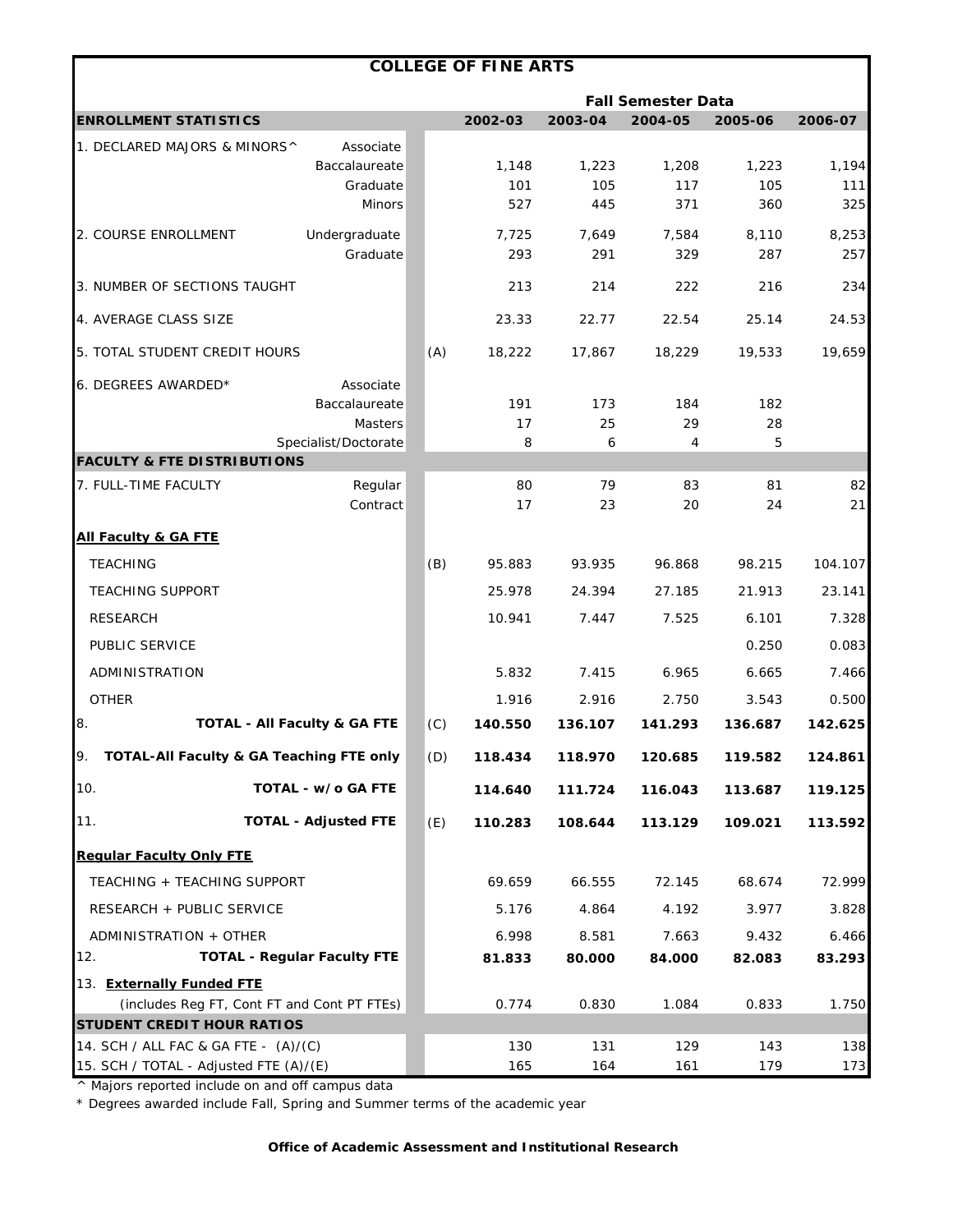|                                               | <b>COLLEGE OF SCIENCES AND HUMANITIES</b> |     |         |         |         |         |         |  |
|-----------------------------------------------|-------------------------------------------|-----|---------|---------|---------|---------|---------|--|
|                                               | <b>Fall Semester Data</b>                 |     |         |         |         |         |         |  |
| <b>ENROLLMENT STATISTICS</b>                  |                                           |     | 2002-03 | 2003-04 | 2004-05 | 2005-06 | 2006-07 |  |
| 1. DECLARED MAJORS & MINORS^                  | Associate                                 |     | 205     | 302     | 278     | 238     | 216     |  |
|                                               | Baccalaureate                             |     | 4,889   | 5,339   | 5,325   | 5,406   | 5,128   |  |
|                                               | Graduate                                  |     | 619     | 596     | 514     | 617     | 611     |  |
|                                               | <b>Minors</b>                             |     | 2,525   | 2,750   | 2,423   | 2,626   | 2,469   |  |
| 2. COURSE ENROLLMENT                          | Undergraduate                             |     | 46,601  | 48,590  | 47,048  | 46,090  | 45,592  |  |
|                                               | Graduate                                  |     | 1,665   | 1,657   | 1,738   | 1,785   | 1,770   |  |
| 3. NUMBER OF SECTIONS TAUGHT                  |                                           |     | 1,131   | 1,128   | 1,100   | 1,074   | 1,107   |  |
| 4. AVERAGE CLASS SIZE                         |                                           |     | 35.52   | 36.59   | 36.66   | 36.55   | 35.03   |  |
| 5. TOTAL STUDENT CREDIT HOURS                 |                                           | (A) | 142,879 | 148,118 | 144,102 | 142,196 | 139,881 |  |
| 6. DEGREES AWARDED*                           | Associate                                 |     | 35      | 45      | 41      | 43      |         |  |
|                                               | Baccalaureate                             |     | 912     | 978     | 965     | 1,106   |         |  |
|                                               | <b>Masters</b>                            |     | 177     | 205     | 189     | 212     |         |  |
| <b>FACULTY &amp; FTE DISTRIBUTIONS</b>        | Specialist/Doctorate                      |     | 23      | 10      | 29      | 16      |         |  |
| 7. FULL-TIME FACULTY                          | Regular                                   |     | 264     | 269     | 271     | 272     | 266     |  |
|                                               | Contract                                  |     | 123     | 120     | 115     | 111     | 125     |  |
| <b>All Faculty &amp; GA FTE</b>               |                                           |     |         |         |         |         |         |  |
| <b>TEACHING</b>                               |                                           | (B) | 406.768 | 416.420 | 410.361 | 407.567 | 425.364 |  |
| <b>TEACHING SUPPORT</b>                       |                                           |     | 75.133  | 67.426  | 72.896  | 70.313  | 67.190  |  |
| <b>RESEARCH</b>                               |                                           |     | 70.981  | 93.755  | 102.303 | 93.105  | 91.353  |  |
| PUBLIC SERVICE                                |                                           |     | 2.969   | 2.335   | 1.917   | 1.017   | 1.250   |  |
| ADMINISTRATION                                |                                           |     | 27.538  | 28.435  | 26.720  | 26.156  | 25.725  |  |
| <b>OTHER</b>                                  |                                           |     | 18.247  | 12.197  | 11.686  | 9.933   | 11.262  |  |
| 8.<br><b>TOTAL - All Faculty &amp; GA FTE</b> |                                           | (C) | 601.636 | 620.568 | 625.883 | 608.091 | 622.144 |  |
| 9. TOTAL-All Faculty & GA Teaching FTE only   |                                           | (D) | 513.280 | 522.267 | 518.146 | 516.230 | 526.204 |  |
| 10.                                           | TOTAL - w/o GA FTE                        |     | 503.386 | 510.068 | 509.467 | 502.175 | 512.644 |  |
| 11.                                           | <b>TOTAL - Adjusted FTE</b>               | (E) | 456.276 | 474.297 | 470.522 | 466.076 | 477.041 |  |
| <b>Regular Faculty Only FTE</b>               |                                           |     |         |         |         |         |         |  |
| TEACHING + TEACHING SUPPORT                   |                                           |     | 181.070 | 184.500 | 183.283 | 184.054 | 177.667 |  |
| RESEARCH + PUBLIC SERVICE                     |                                           |     | 54.027  | 58.671  | 61.170  | 62.272  | 61.058  |  |
| ADMINISTRATION + OTHER                        |                                           |     | 36.957  | 32.749  | 30.991  | 29.356  | 30.516  |  |
| 12.                                           | <b>TOTAL - Regular Faculty FTE</b>        |     | 272.054 | 275.920 | 275.444 | 275.682 | 269.241 |  |
| 13. Externally Funded FTE                     |                                           |     |         |         |         |         |         |  |
| (includes Reg FT, Cont FT and Cont PT FTEs)   |                                           |     | 6.038   | 5.784   | 11.684  | 12.201  | 5.898   |  |
| <b>STUDENT CREDIT HOUR RATIOS</b>             |                                           |     |         |         |         |         |         |  |
| 14. SCH / ALL FAC & GA FTE - (A)/(C)          |                                           |     | 237     | 239     | 230     | 234     | 225     |  |
| 15. SCH / TOTAL - Adjusted FTE (A)/(E)        |                                           |     | 313     | 312     | 306     | 305     | 293     |  |

^ Majors reported include on and off campus data; Interdepartmental Majors have been included in the Baccalaureate and Graduate counts

\* Degrees awarded include Fall, Spring and Summer terms of the academic year